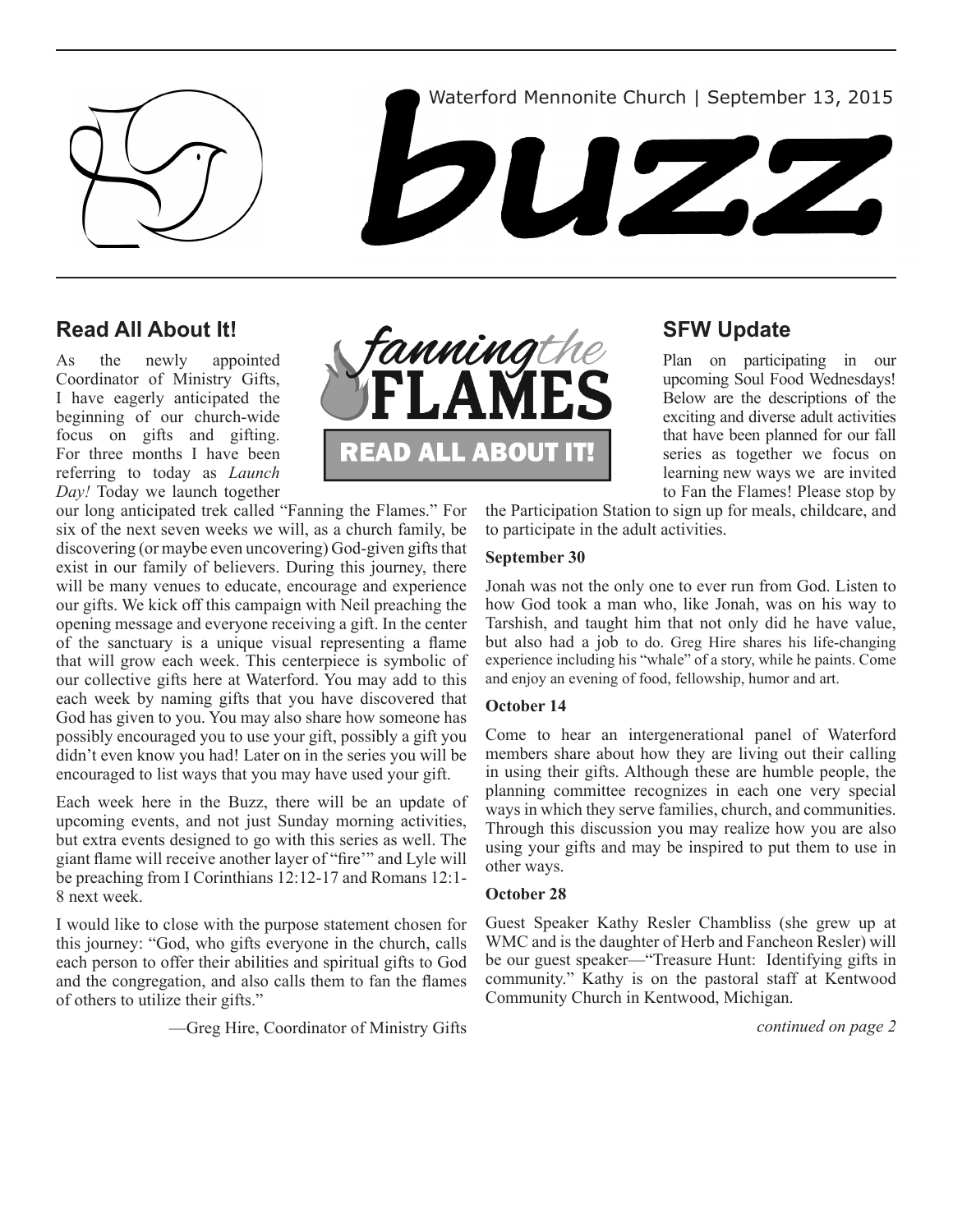# **Letter of Resignation**

Since our fall schedule has us out of the country during a key time for the congregation (September 19-October 17, 2015), and some mitigating circumstances are calling for our discernment, I have visited with several congregational leaders and concluded that it is in my/our best interest for me to resign as chair of the congregation effective September 16, 2015.

As you may or may not know, Sharon and I moved to Goshen from Edmonton, Alberta in 1995 for me to work with Mennonite Board of Education and we are both now retired. Portions of our retirement income come from both countries and the main mitigating circumstance affecting us is that the Canadian dollar has dropped thirty percent in value for us living on the US side. We are exploring options to strengthen our retirement income. Since we are Canadian, an option would be for us to move back to Canada, saving the lost income on the dollar and eliminating our US Medicare costs. Staying here would call for us to downsize our housing and explore some part-time employment. We are in the process of selling our house with plans to downsize whether we stay in the Goshen area or whether we would move back to Canada. This may be more information than you want, but it may help give you a sense of our need to give this our devoted attention. Being relieved of my congregational responsibility will allow me that freedom. I do invite your prayers in this discernment process.

It has been my privilege to serve as your congregational chair for the past five years and I have always felt the support of the congregation as I carried out these responsibilities. You have been gracious with all of your leaders and I pray for your graciousness to continue with the future leaders as well. Thank you from the bottom of my heart.

—Timothy Burkholder

## **Kirk Martin's New Address**

Printed below is Kirk Martin's new address. He enjoys receiving letters and cards. Please remember the following: No return address labels and write your full name and complete address for the return address. Do not enclose money, gum, etc.; some newspaper articles and photos are acceptable. All mail will be opened before he receives it.

Kirk D Martin 169259 Chain O'Lakes Correctional Facility 3516 E 75 S Albion, IN 46701

## **Response to Letter of Resignation**

We want to express our deep appreciation to Tim for the excellent leadership he has provided to Ministry Leadership Council (MLC) and to our congregation for the past five years. We have deeply valued his insight, caring presence, and visionary leadership. We will miss his presence and leadership on MLC.

MLC will appoint an interim chair during their meeting on September 15. MLC and Gifts Discernment Ministry Team will work collectively to begin the discernment process of finding a new chair for MLC. We invite the congregation to join us in prayer during this time of leadership transition. Please join us in prayer for Tim and Sharon as they discern their future for the next chapter of their lives; for MLC and Gifts Discernment Team as they work to find a new chair for MLC; and for us all at WMC as we strive to be the hands and feet of Jesus to each other during this time of transition.

> —The Pastoral Team: Neil Amstutz, Lyle Miller, Velma Swartz, and Cindy Voth



*continued from SFW, page 1*

God has given each of us gifts for the good of the body of Christ. In other words, our gifts are to be used in and for the community. Identifying our gifts is also meant to be a community effort. Part of Kathy's story is the Waterford Mennonite community identifying and nurturing her gifts as a young person. Let's explore together how we can intentionally identify and affirm one another's gifts.

### **November 11**

Think you know something about gifting? Think you know something about Waterford Mennonite Church? You can test your knowledge on both in an enjoyable "Game Show" style evening. "Who wrote the FIRST Buzz article?" Knowing the correct answer might be worth 10 points. You might choose to participate on one of the teams or to simply enjoy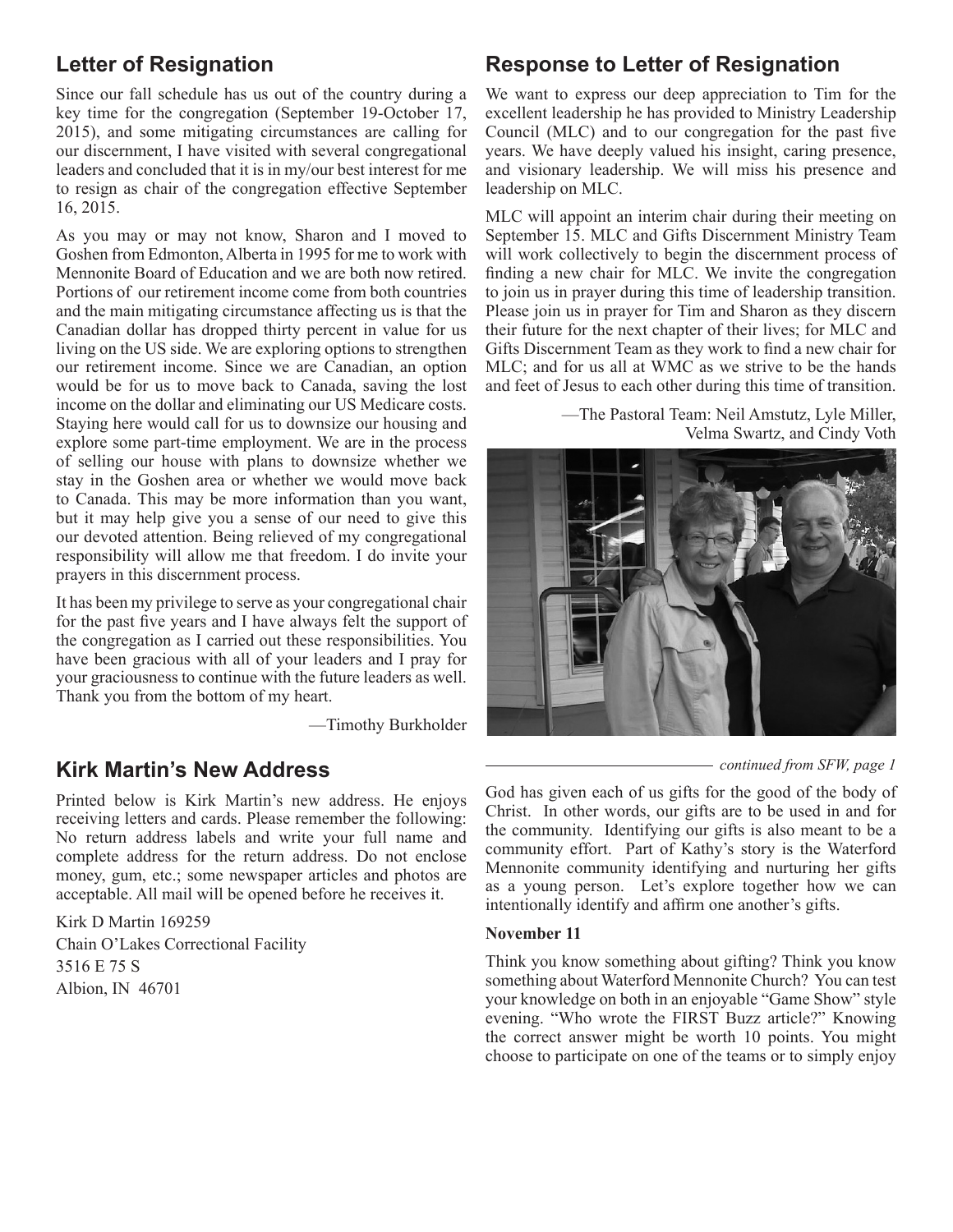# **"Intentional Friends"**

Adult Nurture and Care Ministry Team wants young adults to know we care about them. As young people make the transition from MYF to college or service, we at WMC are interested in what they are experiencing during this new phase of life. There are people in their home congregation who want to stay in touch and who care about their spiritual life.

An "Intentional Friend" is an adult at WMC who makes a commitment to pray for a specific young adult, and stay in touch with them at least 2-3 times during their first year away.

Following is the list of Intentional Friends for 2015-2016 school year:

- Jesse Amstutz Aaron Lehman
- Isaac Brenneman Lowell Stoltzfus
- Erin Bontrager Deb Brenneman
- Jack Gingerich Gary Chupp
- • Jordan Haarer Brent Beck
- Evan Judson Benii Hurst
- Ethan Miller Conrad Brenneman
- Hans Miller Mim Meyer
- Colin Samuel Dave Gingerich
- Adam Yoder Steve Fath

## **Relief Sale**

The Relief Sale is just around the corner on Saturday, September 26. Be sure to check out the bulletin board for sign-up sheets and other sale information. Baking supplies are across from the mailboxes. There will be a dedication of sale items on Sunday, September 20. Bring items to the church and place in the front or back of the sanctuary no later than **Saturday morning, September 19.**

# **Where should you meet?**

As Nurture Class locations have changed, so have the set up and configurations of some of our meeting space locations. If your group (ministry team or other group) wishes to meet at the church, please contact Janet Shoemaker (office $@$ ) waterfordchurch.org) to 1) reserve a space and get your meeting/event on the church calendar, and 2) to decide with Janet's input what space might work best for your group/ purpose given the new configurations.

# **MYF Service Projects**

The youth group activity this past week was service projects. Pictured below are two groups working at the church.